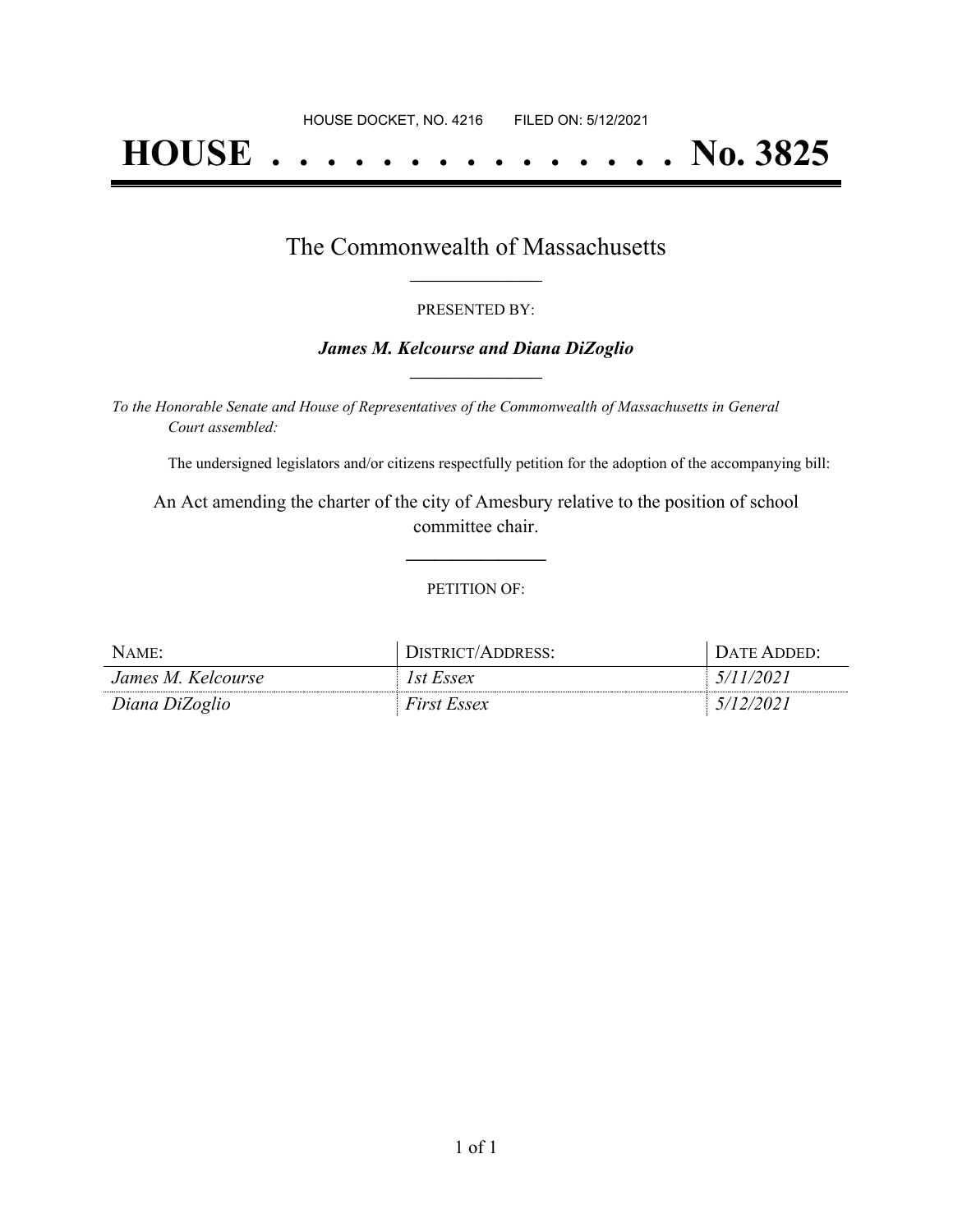#### HOUSE DOCKET, NO. 4216 FILED ON: 5/12/2021

## **HOUSE . . . . . . . . . . . . . . . No. 3825**

By Representative Kelcourse of Amesbury and Senator DiZoglio, a joint petition (accompanied by bill, House, No. 3825) of James M. Kelcourse and Diana DiZoglio (with the approval of the mayor and city council) relative to the position of school committee chair in the city of Amesbury. Municipalities and Regional Government. [Local Approval Received.]

## The Commonwealth of Massachusetts

**In the One Hundred and Ninety-Second General Court (2021-2022) \_\_\_\_\_\_\_\_\_\_\_\_\_\_\_**

**\_\_\_\_\_\_\_\_\_\_\_\_\_\_\_**

An Act amending the charter of the city of Amesbury relative to the position of school committee chair.

Be it enacted by the Senate and House of Representatives in General Court assembled, and by the authority *of the same, as follows:*

1 SECTION 1. The charter of the city of Amesbury, as on file with the archivist of the

2 commonwealth, in accordance with section 12 of chapter 43B of the general laws, is hereby

3 amended by deleting subsection 3(a) of section 4 of part IV of said chapter and inserting in place

4 thereof the following:-

 There shall be a school committee composed of seven members. Six members shall be nominated and elected by and from the voters at large, and the seventh member shall be the mayor. The term of office of the six school committee members elected to the school committee shall be four years. Terms of office shall be so arranged that the terms of nearly an equal number of members is possible expire at each regular election. Following each biennial city election, the school committee shall recognize and choose from amongst its membership a chair, a vice chair, and a clerk.